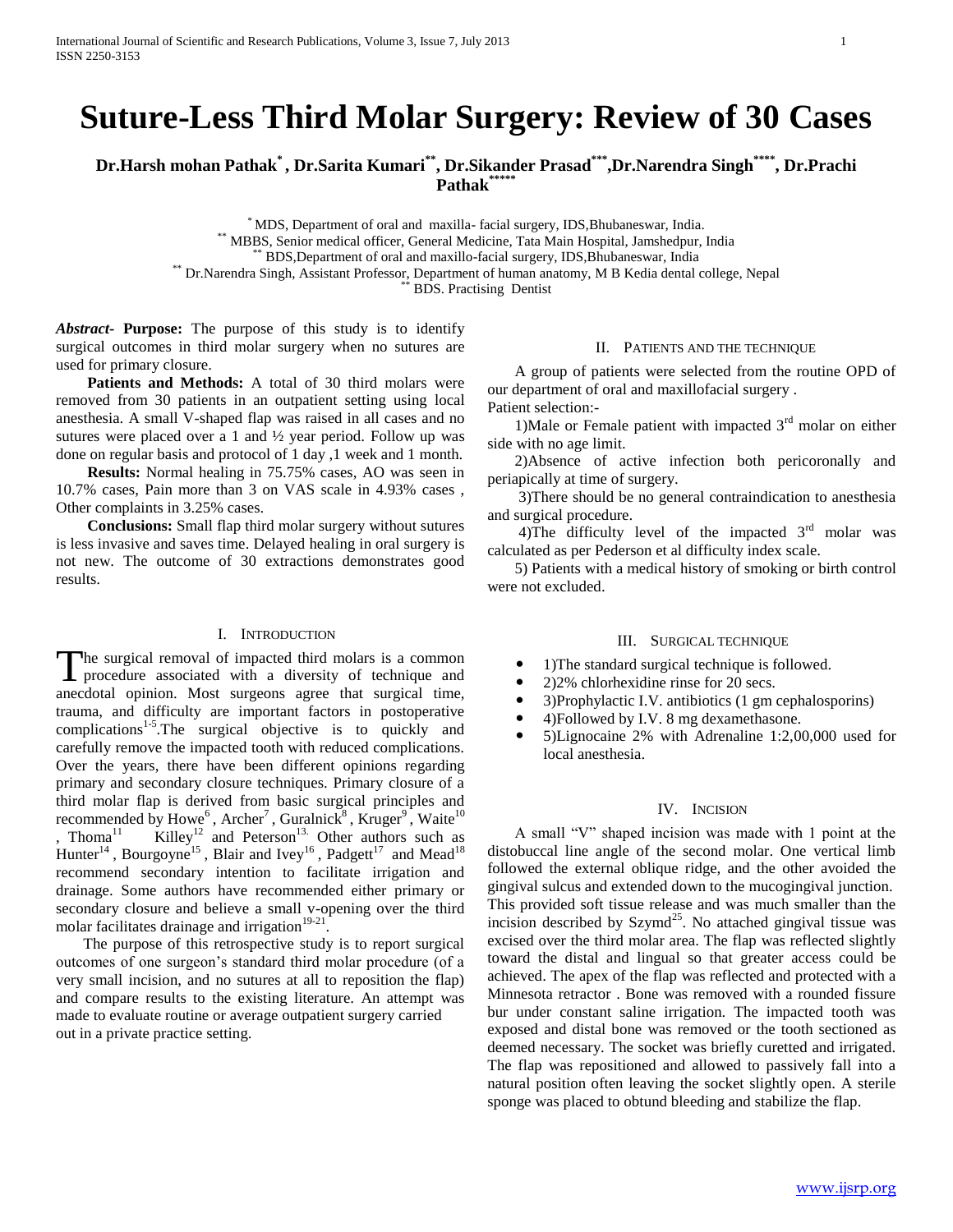

## V. ADVANTAGES

- *1*) No need to detach the facial free gingival tissue around the second and first molar;
- 2) Decreased amount of reflected periosteum





- 3)Broad based blood supply to the flap
- 4) Adequate exposure and visibility
- 5) Good bony support for the soft tissue flap
- $\bullet$  6) No periodontal problems with  $2<sup>nd</sup>$  molar.



*Surgical exposure of the site bed after removal of 3rd molar*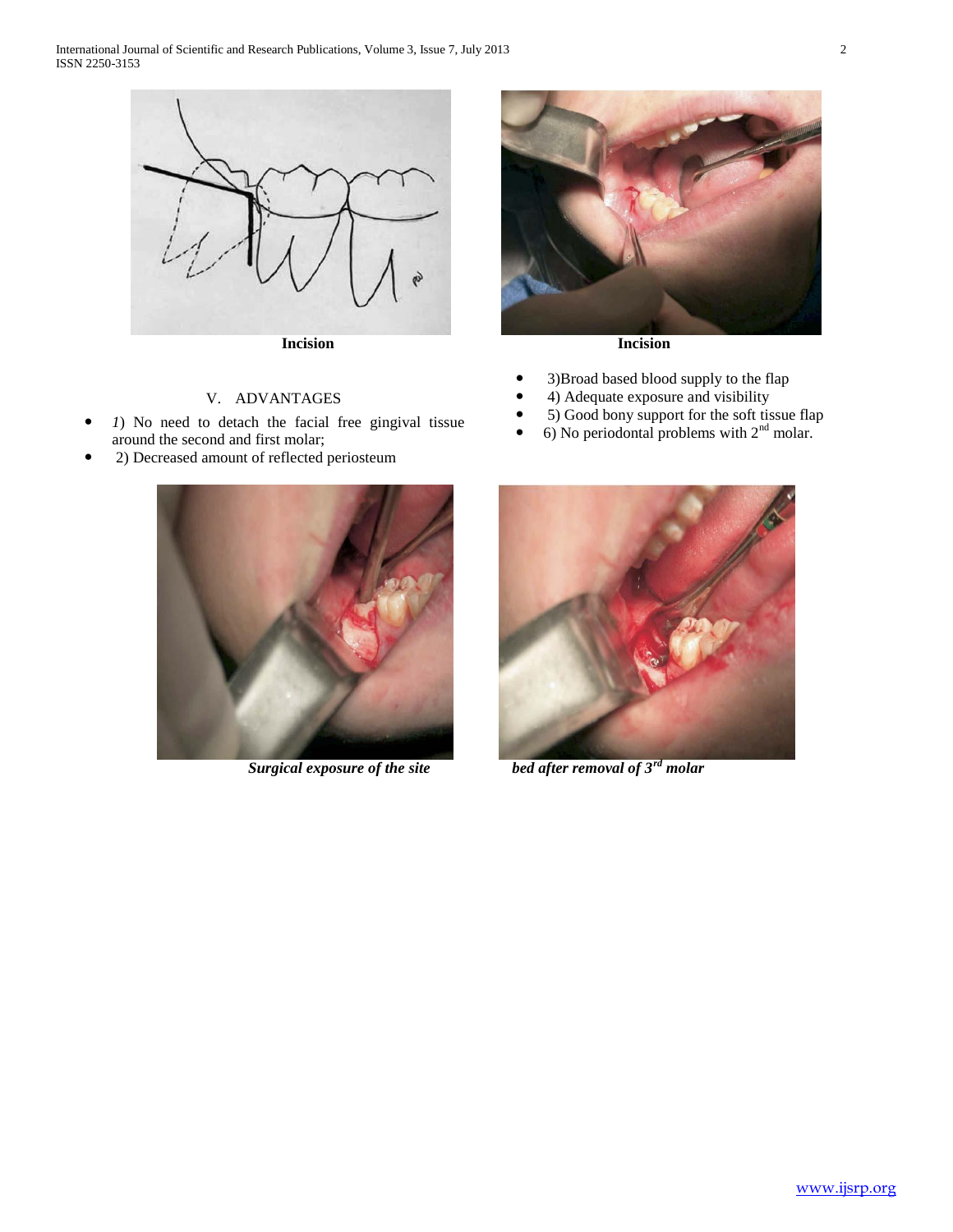

# **Approximation of the over lying flap**

• Pain more than 3 on VAS scale in 4.93% cases. Other complaints in 3.25% cases.

# VI. RESULTS

- Normal healing in 75.75% cases.
- AO(Alveolar ostietis) was seen in 10.7% cases.



**Table 1: complication**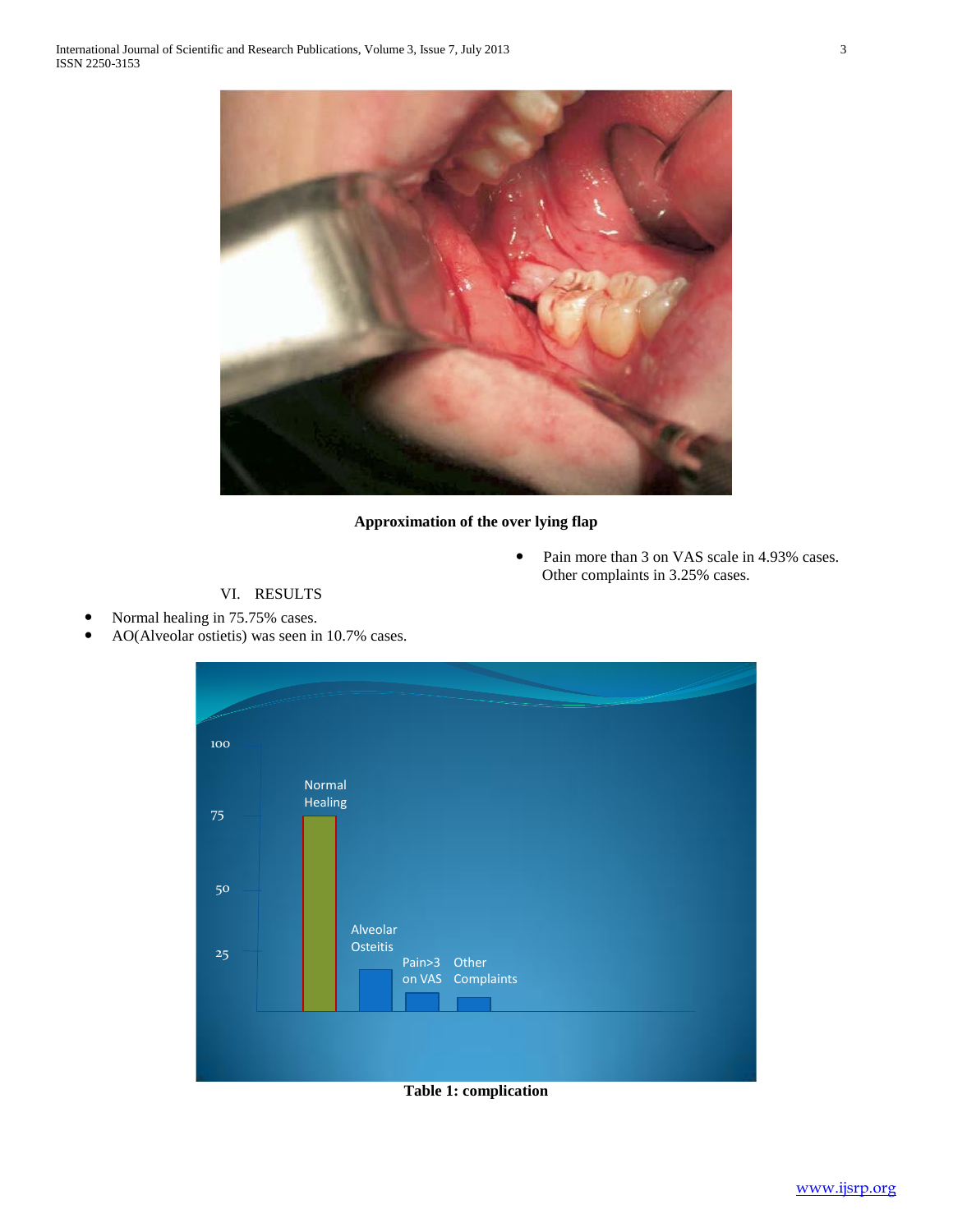## VII. DISCUSSION

 No previous third molar studies have reported on the surgical outcome of a suture-less technique. Although Dubois et  $al^{22}$  and Stephens et  $al^{26}$  have investigated the concept of primary and secondary closure, the prevailing surgical technique taught in modern textbooks is to reposition, and stabilize mucoperiosteal flaps with sutures<sup>13</sup>. Stephens et al<sup>26</sup> reported on the periodontal evaluation of 2 mucoperiosteal flaps used in removing impacted mandibular third molars and found there was no significant difference. The type of closure is the surgeon"s choice. They described 2 flap techniques, both described by  $Szymd<sup>25</sup>$  which included a distal wedge excision and either an envelope flap in the gingival sulcus or a papilla sparring vertical release down to the mucogingival junction<sup>26</sup>. Both flap designs were larger than our technique and sutured in at least 2 positions.

 Szymd recommended the second modification for the following advantages:

*1*) no need to detach the facial free gingival tissue around the second and first molar;

*2*) decreased amount of reflected periosteum;

*3*) broad based blood supply to the flap;

*4*) adequate exposure and visibility;

*5*) good bony support for the soft tissue flap; and

*6*) closure can be effected with a single suture and the distal aspect of the third molar socket $2^7$ .

 These principles still apply to our flap design, which is smaller, and without suturing essentially leaves an open area over the socket for secondary intention therefore not necessitating a distal wedge. Other studies by Magnus et  $al^{28}$  and Woolf et  $al^{29}$ found no significant difference in the periodontal status. Apparently, the flap design and suture technique even with an exposed area distal to the second molar did not result in a periodontal defect if properly carried out. This is an important point because in the suture-less flap technique attached gingival is not pulled up tightly behind the second molar. Based on these reports this study did not evaluate the periodontal status after surgery. Szymd and Hester recommend the open techniques and often report less edema and reduced pain<sup>25.</sup>

 Sutures in dentoalveolar surgery certainly have application and are often necessary. This study does not imply that sutures should not be used to reposition a flap. However, in the posterior area of the dental arch, the anatomy of the ramus, tuberosity, gingiva, and buccal mucosa will passively fall together during the healing phase of third molar surgery if a small "V" shaped incision is carried out. This may be due to decreased mobilization, soft diets, and surgical contracture. In general Halsted"s surgical principles of wound healing applies but there are often exceptions $30$ . It seems that tight closure over a large bony socket or defect does not facilitate drainage and oral hygiene. Suturing may create a one-way valve that allows food debris to enter the socket but not easily escape. This leads to local infection, inflammation, edema, clot necrosis, alveolar osteitis, and pain. Avoiding suture closure in this area is not illogical when one considers that the treatment for alveolar osteitis (dry socket) is irrigation, debridement, and dry socket dressing to create a constant opening. A small flap left open may

actually facilitate drainage, improve hygiene, and reduce the risk of alveolar osteitis pain.

#### VIII. CONCLUSION

 Sutures in dentoalveolar surgery certainly have application and are often necessary.This study does not imply that sutures should not be used to reposition a flap. Due to the local anatomy of posterior area of dental arch the tissues will passively fall into the socket during the healing phase. This may be due to decreased mobilization, soft diets, and surgical contracture. It is important for all surgeons, and especially training programs, to assess surgical outcomes and test traditional logic.Evidencebased medicine is the academic charge.Is it possible the surgical art of suturing in some situations is not as important as we have traditionally thought it to be?

 Perhaps the English dentist, Mr Hunter, was correct in his text, "It is also a common practice, to close the gum as it is termed: this is more for show than use: for the gum cannot be made to close as to unite by the first intention."

#### **REFERENCES**

- [1] Alexander RE: Dental extraction wound management: A case against medicating postextraction sockets. J Oral Maxillofac Surg 58:538, 2000
- [2] Birn H: Etiology and pathogenesis of fibrinolytic alveolitis ('dry socket'). Int J Oral Surg 2:215, 1973
- Brekke JH, Bresner M, Reitman MJ: Effect of surgical trauma and polylactate cubes and granules on the incidence of alveolar osteitis in mandibular third molar extraction wounds. J Can Dent Assoc 52:315, 1986
- [4] Colby RC: The general practitioner's perspective of the etiology, prevention, and treatment of dry socket. Gen Dent 9:461, 1997
- [5] Blum IR: Contemporary views of dry socket (alveolar osteitis). A clinical appraisal of standardization, actiopathogenesis, and management: A critical view. Int J Oral Maxillofacial Surg 31: 309, 2002
- [6] Howe GL: Minor Oral Surgery. Bristol, England, John Wright & Sons Ltd, 1971
- [7] Archer WH: Oral and Maxillofacial Surgery (ed 5). Philadelphia, WB Saunders Co, 1975
- [8] Guralnick WC (ed): Textbook of Oral Surgery. Boston, Little Brown & Co, 1968
- [9] Kruger GO (ed): Textbook of Oral Surgery. St. Louis, CV Mosby Co, 1974
- [10] Waite DE: Textbook of Practical Oral and Maxillofacial Surgery (ed 3). Philadelphia, Lea & Febiger, 1987
- [11] Thoma KH: Oral Surgery (ed 5, vol 1). St. Louis, CV Mosby Co, 1969
- [12] Killey HC, Kay LW: The Impacted Wisdom Tooth (ed 2). London, Churchill Livingstone Co, 1975
- [13] Peterson LJ: Contemporary Oral and Maxillofacial Surgery (ed 4). St. Louis, CV Mosby Co, 2003
- [14] Hunter J: The Natural History of the Human Teeth and a Practical Treatise on the Disease of the Teeth. Birmingham, The Classics of Medicine Library, 1980
- [15] Bourgoyne JR: Surgery of the Mouth and Jaws. Brooklyn, Dental Items of Interest Publishing Co Inc., 1957
- [16] Blair VP, Ivy RH: Essentials of Oral Surgery. St. Louis, CV Mosby Co, 1923
- [17] Padgett EC: Surgical Diseases of the Mouth and Jaws. Philadelphia, WB Saunders Co, 1938
- [18] Mead SV: Oral Surgery (ed 3). St. Louis, CV Mosby Co, 1946
- [19] Clark HB Jr: Practical Oral Surgery. Philadelphia, Lea & Febiger Co, 1965
- [20] Winter L: Operative Oral Surgery. St. Louis, CV Mosby Co, 1947
- [21] Woodward HW: Modified flap termed advantageous in impacted lower third molar removal. Clin Dent 2:8, 1974